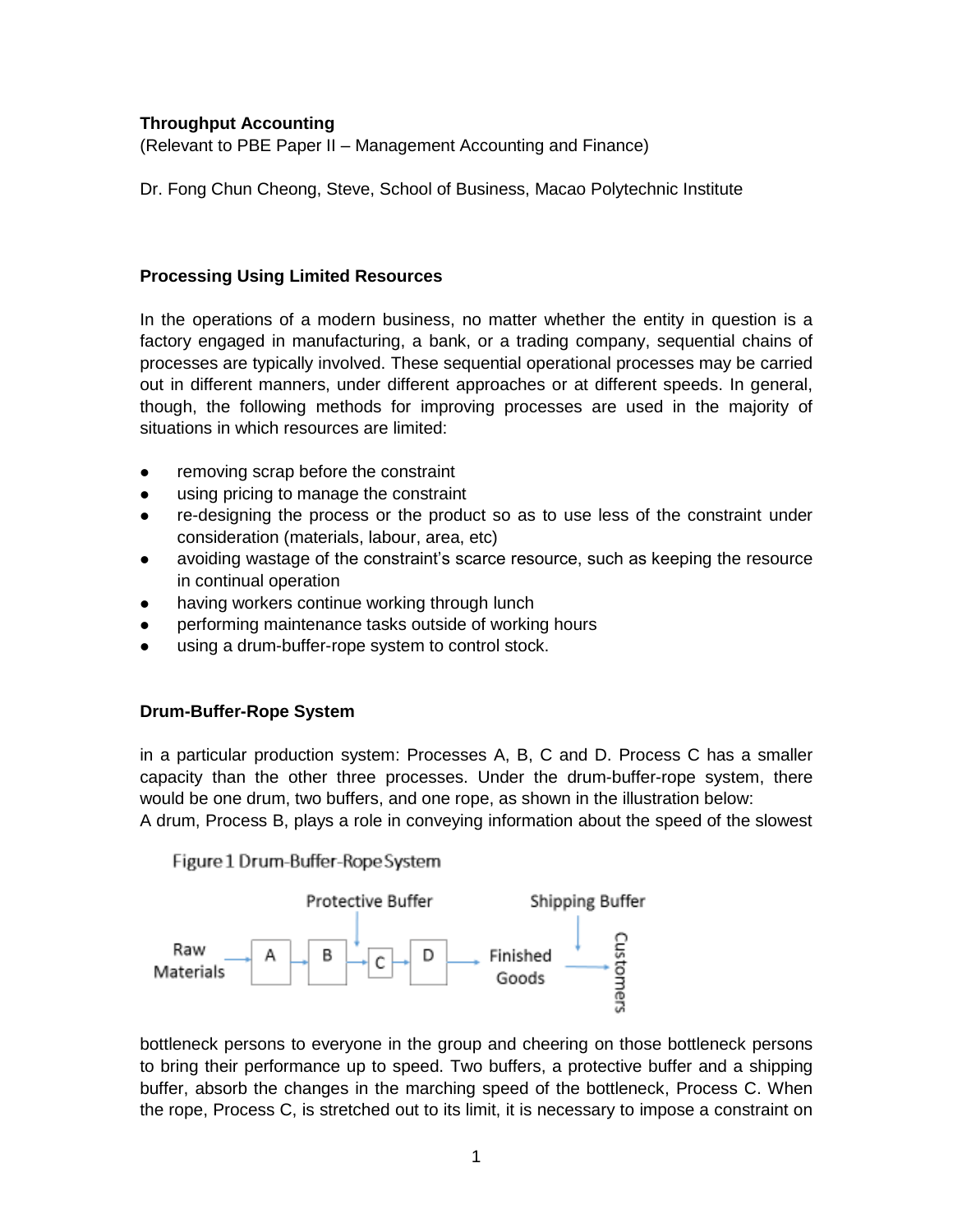those tied to the rope so that the speed is not raised any further. In this case, it is better to prioritize work according to maximum output, i.e. throughput, per unit of the constraint.

# **Theory of Constraints (TOC)**

The production process model represented above demonstrates the Theory of Constraints (TOC). In the example, *throughput* is constrained by Process C. That is to say, the production flow is hindered as it moves from Process B, via Process C, to Process D.

A *constraint* is any blockage that prevents the company from achieving its general objective, i.e. profit maximization. Under the TOC, the management emphasis is put on the achievement of profits.

In Figure 1 above, managers should attempt the following:

- in the short run, to exploit the financial output of the system
- in the long run, to develop the capacity of Process C, and thus eliminate it as a bottleneck
- Once the first bottleneck in Process C has been addressed, the process should be repeated to identify a new bottleneck.

The method of throughput accounting was developed to handle the constraints presented by adopting the TOC.

# **Throughput Accounting**

Throughput accounting is a management accounting technique used as the means of measuring performance according to the TOC. It in fact consists of an assembly of techniques, which have as their goal the maximization of output from a production system. Put simply, throughput accounting is a simplified, principle-based approach that offers managers supporting information for their decision-making in order to improve company profit.

Throughput accounting provides the business intelligence used for maximizing profits. However, unlike cost accounting, which primarily focuses on 'cutting costs' and reducing expenses to make a profit, throughput accounting basically emphasizes generating more throughput. Conceptually, throughput accounting attempts to increase the speed or rate at which throughput is generated by the company's products and services with respect to a company's constraint, whether that constraint is internal or external to the company.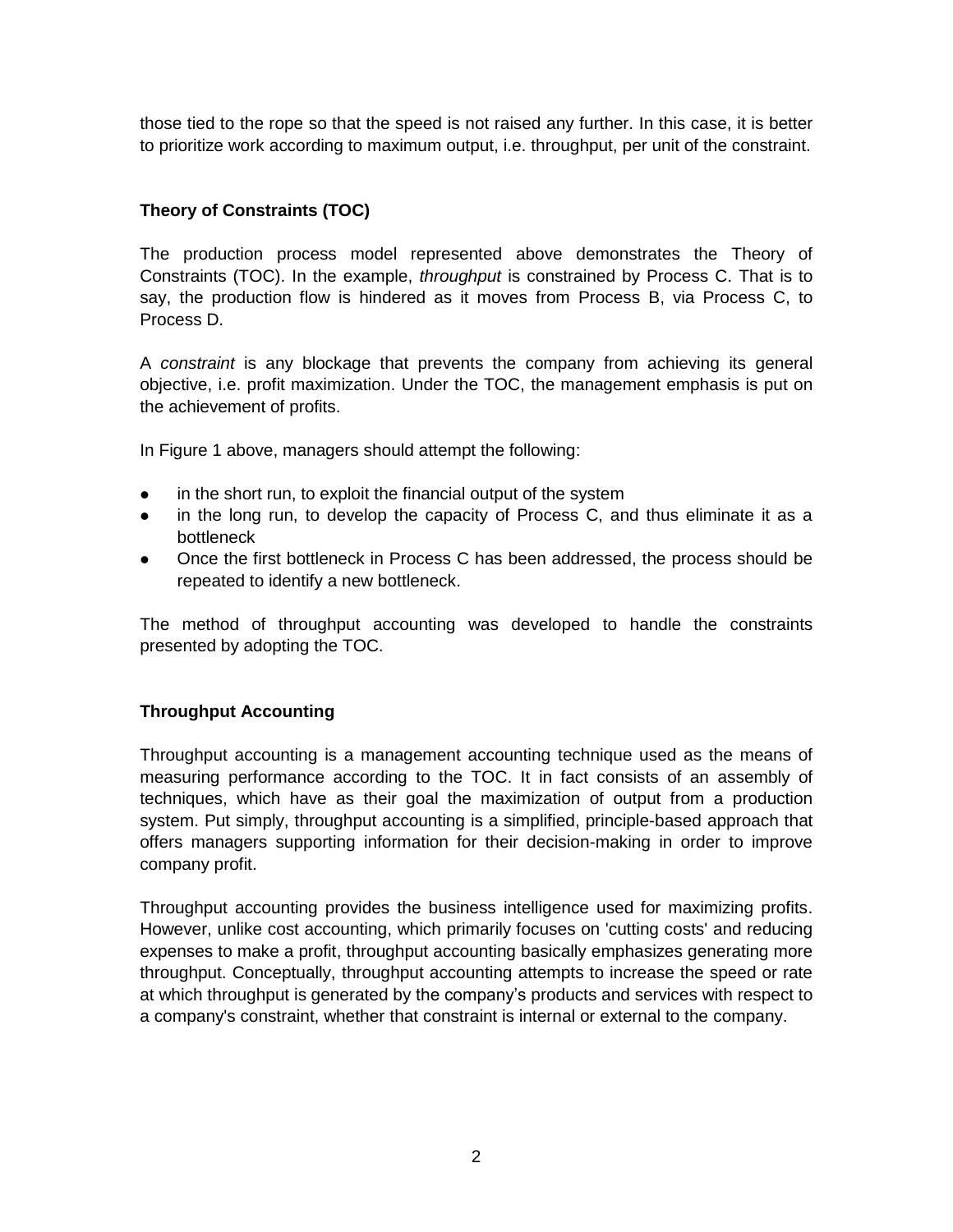### **Throughput Accounting versus Marginal Costing**

There are differences in the treatment of cost under throughput accounting and marginal costing. Under throughput accounting, the only cost considered to be a variable is the cost of raw materials. Sales revenue minus the variable cost, i.e. the cost of the raw materials, is called throughput, or the throughput contribution margin.

The other variable costs, i.e. labour and variable overhead, are not used to calculate the throughput contribution margin. Labour and overhead are regarded as being semivariable, and therefore appear within the other operating expenses.

### **Managing the Constraint**

In order to manage a constraint, the following steps should be taken.

#### 1. Identify the systems constraint(s)

A constraint may be plant capacity, or something more indirect, such as a company policy. In an efficient company, a constraint is easy to identify: WIP (work-in-progress) will be seen stacked up between two processes. In an inefficient company, there may be WIP everywhere, making the constraint(s) more difficult to identify. Moreover, a constraint may move if the mix of products changes, which is called a *flexible constraint.*

#### 2. Decide to exploit the system's constraints

This step is meant to generate the most products out of the existing resources. That means prioritising work according to the throughput per unit of the constraint. The typical methods for this have already been mentioned above in the list following the first paragraph of this article. Taking such actions usually leads to a cost-and-benefit decision-making situation.

# **A Worked Example**

ABC Company is offered a contract to produce 15 electric car engines each month, using a design that includes computerized foundation work. The buyer offers to pay \$5,600 per car engine completed. The company also has a stable order for 40 coach engines each month, for which it is paid a price of \$7,000 per unit.

The company accountant determines that the cost of operating the computerized foundation and the assembly line each month is as follows: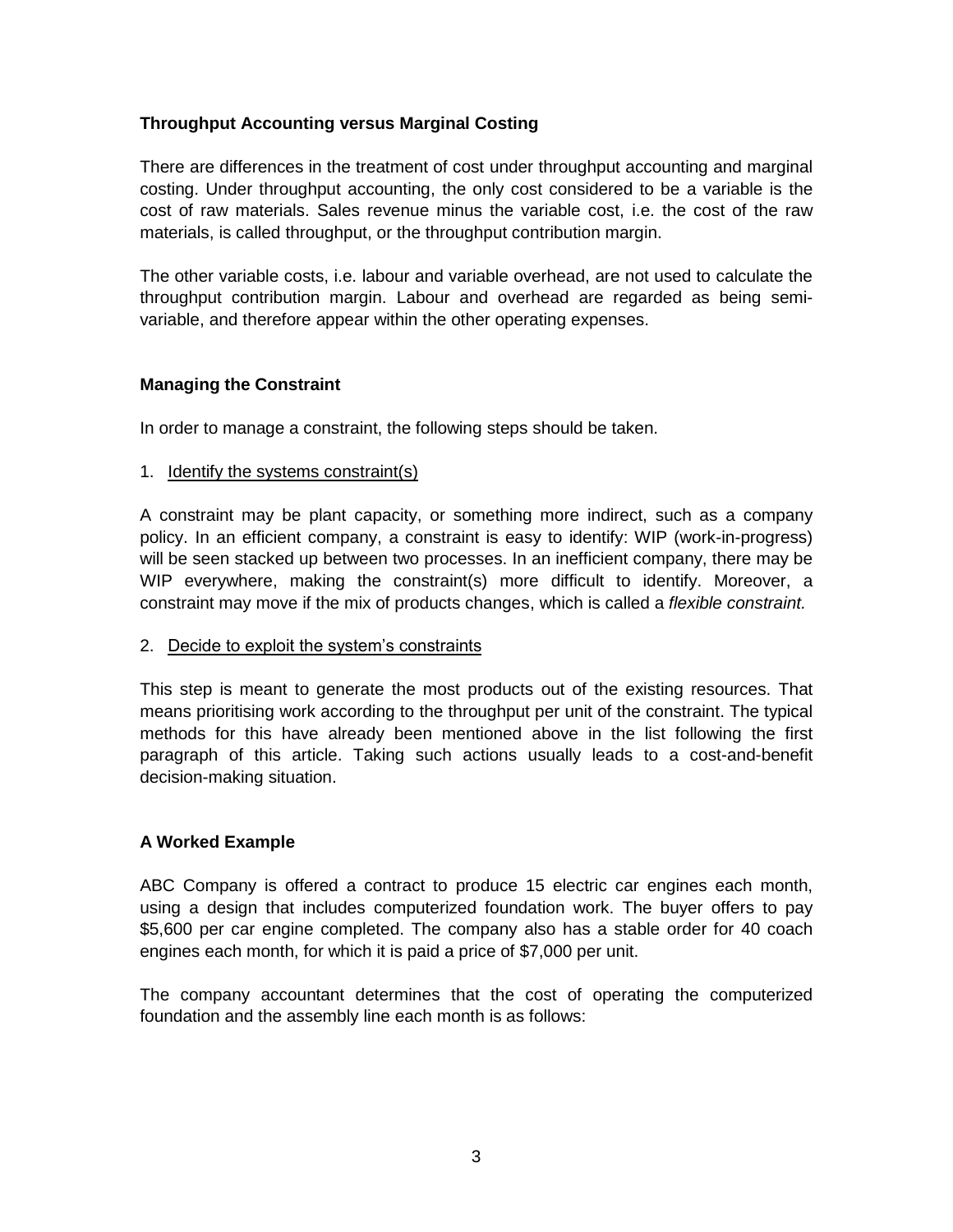| Department Fixed<br>Overhead Cost | Total Cost (\$) | Hours Available per Month | Cost per Hour (\$) |
|-----------------------------------|-----------------|---------------------------|--------------------|
| Computerized foundation           | 146,000         | 160                       | 912.50             |
| Assembly                          | 66,000          | 160                       | 412.50             |
| Total                             | 212,000         | 320                       | 662.50             |

At present, ABC Company is making 40 coach engines each month. As the computerized foundation is expensive to operate, and purchasing raw materials for the car engines is also costly, the accountant determines that the company will lose money on any car engines that it produces. He demonstrates an analysis of the estimated product costs based on standard cost accounting and declares that the company should refuse to construct any car engines.

| <b>Standard Cost Accounting Analysis</b> | <b>Electric Car Engine</b> | Coach<br>Engine       |
|------------------------------------------|----------------------------|-----------------------|
| Monthly demand                           | 15                         | 40                    |
| Price                                    | \$5,600                    | \$7,000               |
| Computerized foundation time (hours)     | 3.0                        | 2.0                   |
| Assembly time (hours)                    | 1.5                        | 4.0                   |
| <b>Total time</b>                        | 4.5                        | 6.0                   |
| Computerized foundation cost             |                            | \$2,737.50 \$1,825.00 |
| Assembly cost                            |                            | \$618.75 \$1,650.00   |
| Raw materials cost                       | \$2,400.00                 | \$1,200.00            |
| <b>Total cost</b>                        |                            | \$5,756.25 \$4,675.00 |
| Profit per unit                          | \$(156.25)                 | \$2,325.00            |

ABC Company's operations manager realizes that the current investment in computerized foundation equipment has generated idle time for the department workers. The constraint on production is therefore the assembly line. The accountant conducts a profit and loss analysis for the engines. The company then proceeds to analyse the contract using throughput accounting to determine the profitability of products by calculating the "throughput" (revenue less material cost) in the assembly line.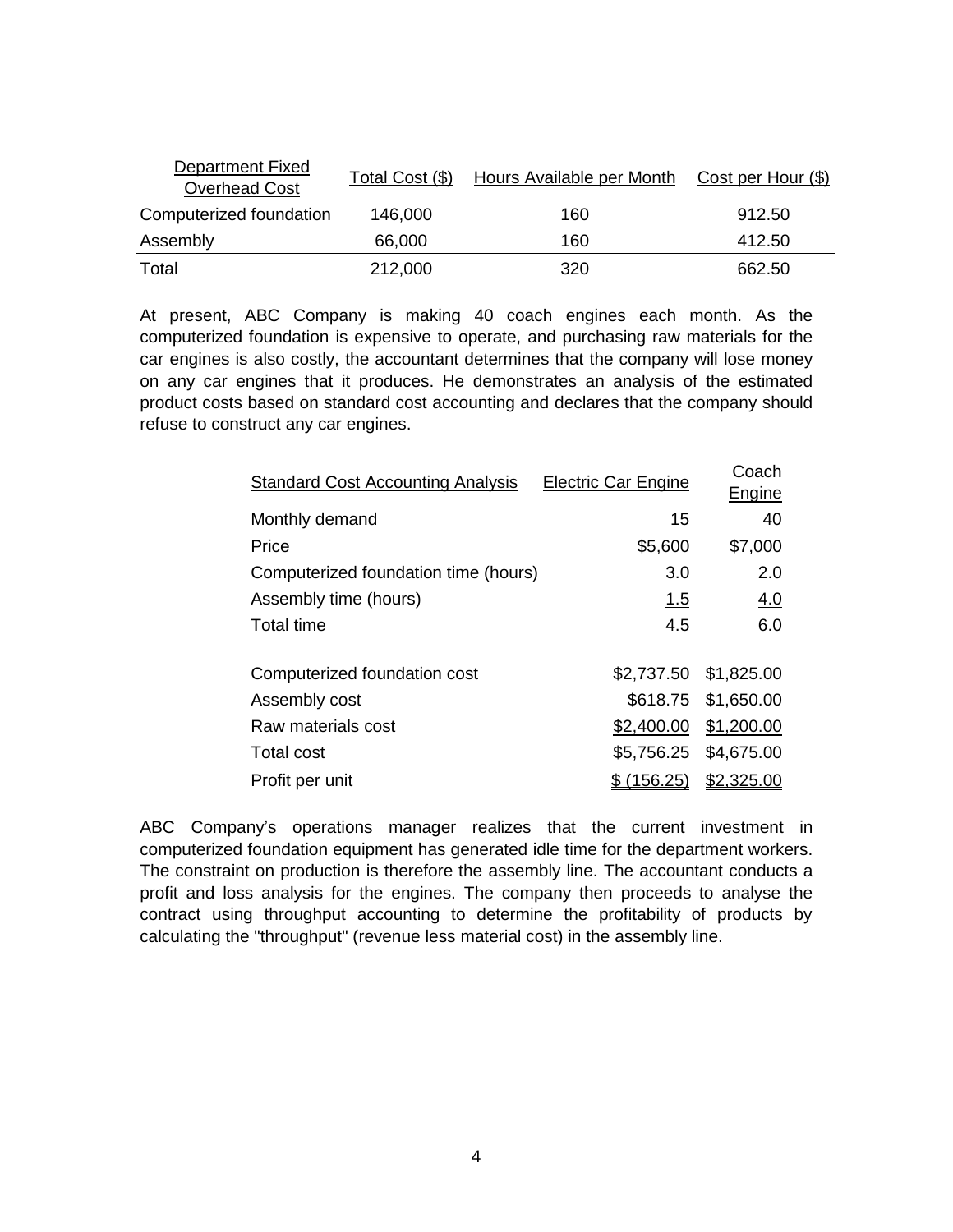| <b>Throughput Cost Accounting Analysis</b> | <b>Decline Contract</b> | <b>Take Contract</b> |
|--------------------------------------------|-------------------------|----------------------|
| Coach engines manufactured                 | 40                      | 34                   |
| Electric car engines manufactured          | 0                       | 15                   |
| Computerized foundation hours              | 80                      | 113                  |
| Assembly hours                             | 160                     | 158.5                |
| Coach engine revenue                       | \$280,000               | \$238,000            |
| Electric car engine revenue                | \$0                     | \$84,000             |
| Coach engine raw material cost             | \$(48,000)              | \$(40,800)           |
| Electric car engine raw material cost      | \$0                     | \$(36,000)           |
| Throughput contribution                    | \$232,000               | \$245,200            |
| Fixed overhead expense                     | \$(212,000)             | \$(212,000)          |
| Profit                                     |                         | <u>\$33,200</u>      |

After the presentations from the company accountant and the operations manager, the general manager realizes that the assembly line capacity is a constraint on the company's profitability. That is to say, the 160 hours needed for a product to pass through the assembly line limits the overall production capacity and hence the throughput of the department. At present, the company can make only 40 coach engines per month. By taking the contract for the electric car engines, the company can manufacture most of the coach engines ordered, i.e. 34 out of the 40 coach engine orders, and also meet all of the demand for electric car engines. Taking the contract will therefore result in an increase in profit from \$20,000 to \$33,200, and throughput will increase from \$125 (\$20,000/160) to \$207.50 (\$33,200/160) per hour of available time, increasing company profit by 66 per cent.

# **Impacts of Throughput Accounting and the Theory of Constraints**

To conclude, besides the accounting benefits outlined above, there are other nonaccounting impacts:

1. Subordinate Everything Else

As a modern processing system comprises a series of connected processes, any action regarding a non-constraint must be evaluated with regard to how it will affect the constraint. The car engine manufacturing example above requires the plant to work at full capacity during most of its processes. Referring back to Figure 1, some people may notice that Process B runs too fast and hence further piles up the WIP before the constraint, Process C. At the same time, increasing the capacity of the non-constraint(s), i.e. Process A, B, and/or D, will not improve overall efficiency until Process C is addressed.